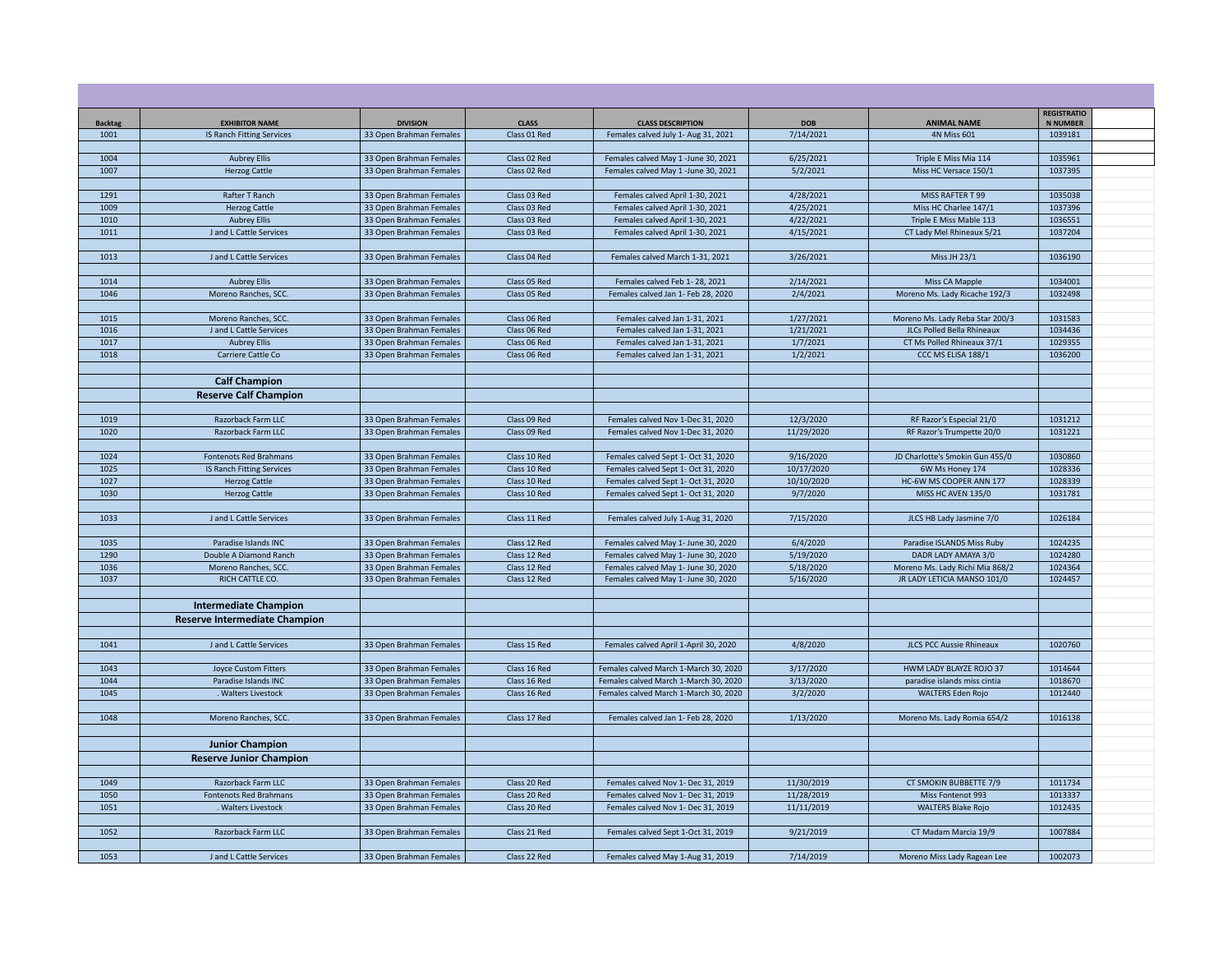| 1054 | IS Ranch Fitting Services                  | 33 Open Brahman Females                            | Class 22 Red                   | Females calved May 1-Aug 31, 2019                              | 5/28/2019 | 4N Rojo Rainbow 401                                                        | 1000917            |  |
|------|--------------------------------------------|----------------------------------------------------|--------------------------------|----------------------------------------------------------------|-----------|----------------------------------------------------------------------------|--------------------|--|
| 1289 | <b>Scanlan Cattle Company</b>              | 33 Open Brahman Females                            | Class 22 Red                   | Females calved May 1-Aug 31, 2019                              | 5/10/2019 | CT MS. RED BEAN 13/9                                                       | 996811             |  |
|      |                                            |                                                    |                                |                                                                |           |                                                                            |                    |  |
|      | <b>Senior Champion</b>                     |                                                    |                                |                                                                |           |                                                                            |                    |  |
|      | <b>Reserve Senior Champion</b>             |                                                    |                                |                                                                |           |                                                                            |                    |  |
|      |                                            |                                                    |                                |                                                                |           |                                                                            |                    |  |
|      | <b>Grand Champion Red Female</b>           |                                                    |                                |                                                                |           |                                                                            |                    |  |
|      | <b>Reserve Grand Champion Red Female</b>   |                                                    |                                |                                                                |           |                                                                            |                    |  |
|      |                                            |                                                    |                                |                                                                |           |                                                                            |                    |  |
|      | 1056 Aubrey Ellis                          | 33 Open Brahman Females                            | Class 01 Grey                  | Females calved July 1- Aug 31, 2021                            |           | 7/22/2021 Triple E Miss Millie 116                                         | 1037225            |  |
|      |                                            |                                                    |                                |                                                                |           |                                                                            |                    |  |
|      | 1059 Samantha Brown                        | 33 Open Brahman Females                            | Class 02 Grey                  | Females calved May 1 -June 30, 2021                            |           | 6/14/2021 Miss KFC Pistol Annie 1                                          | 1037077            |  |
| 1060 | <b>Walters Livestock</b>                   | 33 Open Brahman Females                            | Class 02 Grey                  | Females calved May 1 -June 30, 2021                            |           | 5/22/2021 WALTERS Delilah                                                  | 1032538            |  |
|      | 1061 B.R. Cutrer, Inc.                     | 33 Open Brahman Females                            | Class 02 Grey                  | Females calved May 1 -June 30, 2021                            |           | 5/18/2021 BRC PRIDE OF SWEETIE 184                                         | 1033777            |  |
|      | 1293 Little Pecan Cattle Company           | 33 Open Brahman Females                            | Class 02 Grey                  | Females calved March 1-31, 2021                                |           | 5/15/2021 MISS LPC 171                                                     | 1038186            |  |
|      | 1300 Rafter T Ranch                        | 33 Open Brahman Females                            | Class 02 Grey                  | Females calved May 1 -June 30, 2021                            |           | 5/11/2021 MISS RAFTER T 102                                                | 1036980            |  |
|      | 1008 Bullseye Ranch                        | 33 Open Brahman Females                            | Class 02 Grey                  | Females calved May 1 -June 30, 2021                            |           | 5/2/2021 Miss BER Colbi 831                                                | 1037072            |  |
|      |                                            |                                                    |                                |                                                                |           |                                                                            |                    |  |
|      | 1298 Double A Diamond Ranch                | 33 Open Brahman Females   Class 03 Grey            |                                | Females calved April 1-30, 2021                                |           | 4/21/2021 DADR LADY ELLA 11/1                                              | 1035337            |  |
|      | 1064 Gracie Goodwin                        | 33 Open Brahman Females                            | Class 03 Grey                  | Females calved April 1-30, 2021                                |           | 4/18/2021 Miss Heart BC 1/21                                               | 1035504            |  |
|      | 1066 IS Ranch Fitting Services             | 33 Open Brahman Females                            | Class 03 Grey                  | Females calved April 1-30, 2021                                |           | 4/10/2021 REDSMITH Jane Manso 24/1                                         | 1035825            |  |
|      | 1067 IS Ranch Fitting Services             | 33 Open Brahman Females                            | Class 03 Grey                  | Females calved April 1-30, 2021                                |           | 4/6/2021 REDSMITH Beth Manso 23/1                                          | 1035824            |  |
|      | 1068 Baylie RM Clay                        | 33 Open Brahman Females                            | Class 03 Grey                  | Females calved April 1-30, 2021                                |           | 4/3/2021 Miss Heart BC 05/21                                               | 1037168            |  |
| 1069 | <b>Walters Livestock</b>                   | 33 Open Brahman Females                            | Class 03 Grey                  | Females calved April 1-30, 2021                                |           | 4/3/2021 Miss V8 501/9                                                     | 1031001            |  |
|      | 1078 V8 Ranch                              | 33 Open Brahman Females   Class 03 Grey            |                                | Females calved April 1-30, 2021                                |           | 4/2/2021 MISS V8 498/9                                                     | 1030433            |  |
|      |                                            | 33 Open Brahman Females   Class 04 Grey            |                                | Females calved March 1-31, 2021                                |           |                                                                            | 1031535            |  |
|      | 1071 Moreno Ranches, SCC.<br>1124 V8 Ranch | 33 Open Brahman Females                            | Class 04 Grey                  | Females calved March 1-31, 2021                                |           | 3/16/2021 Moreno Ms. Lady Polled Palomita 274/3<br>3/30/2021 Miss V8 497/9 | 1030046            |  |
|      | 1073 Falyn Rabb                            | 33 Open Brahman Females                            | Class 04 Grey                  | Females calved March 1-31, 2021                                |           | 3/20/2021 BRC ELLA BELLA BOOM 159                                          | 1033764            |  |
|      | 1074 B.R. Cutrer, Inc.                     | 33 Open Brahman Females                            | Class 04 Grey                  | Females calved March 1-31, 2021                                |           | 3/18/2021 BRC KATIE BAR THE DOOR 143                                       | 1033781            |  |
|      | 1075 Joyce Custom Fitters                  | 33 Open Brahman Females                            | Class 04 Grey                  | Females calved March 1-31, 2021                                |           | 3/6/2021 Miss Glory Bee 8/21                                               | 1035785            |  |
| 1076 | <b>Walters Livestock</b>                   | 33 Open Brahman Females                            | Class 04 Grey                  | Females calved March 1-31, 2021                                |           | 3/3/2021 WALTERS Monroe                                                    | 1032534            |  |
|      | 1077 Joyce Custom Fitters                  | 33 Open Brahman Females   Class 04 Grey            |                                | Females calved March 1-31, 2021                                |           | 3/2/2021 Miss Glory Bee 4/21                                               | 1035782            |  |
|      |                                            |                                                    |                                |                                                                |           |                                                                            |                    |  |
| 1079 | <b>Walters Livestock</b>                   | 33 Open Brahman Females   Class 05 Grey            |                                | Females calved Feb 1-28, 2021                                  |           | 2/28/2021 Miss V8 472/9                                                    | 1029044            |  |
| 1080 | <b>Joyce Custom Fitters</b>                | 33 Open Brahman Females                            | Class 05 Grey                  | Females calved Feb 1-28, 2021                                  |           | 2/27/2021 Miss Glory Bee 3/21                                              | 1035781            |  |
| 1081 | Joyce Custom Fitters                       | 33 Open Brahman Females                            | Class 05 Grey                  | Females calved Feb 1-28, 2021                                  |           | 2/27/2021 Miss Glory Bee 2/21                                              | 1035780            |  |
| 1082 | <b>Herzog Cattle</b>                       | 33 Open Brahman Females                            | Class 05 Grey                  | Females calved Feb 1-28, 2021                                  |           | 2/22/2021 Miss HC Nicki 143/0                                              | 1032393            |  |
|      | 1083 Bullseye Ranch                        | 33 Open Brahman Females                            | Class 05 Grey                  | Females calved Feb 1-28, 2021                                  |           | 2/9/2021 Miss BER Cactus Rose 815                                          | 1033787            |  |
|      | 1084 Addison Wright                        | 33 Open Brahman Females                            | Class 05 Grey                  | Females calved Feb 1-28, 2021                                  |           | 2/4/2021 JDH Lady Hope Manso 441/9                                         | 1036946            |  |
|      |                                            |                                                    |                                |                                                                |           |                                                                            |                    |  |
|      | 1085 Cadence Lindsey                       | 33 Open Brahman Females                            | Class 06 Grey                  | Females calved Jan 1-31, 2021                                  |           | 1/28/2021 SLBC Dora 101                                                    | 1030992            |  |
|      | 1086 V8 Ranch                              | 33 Open Brahman Females                            | Class 06 Grey                  | Females calved Jan 1-31, 2021                                  |           | 1/15/2021 MIss V8 448/9                                                    | 1029015<br>1026485 |  |
|      | 1087 B.R. Cutrer, Inc.<br>1089 Carson Rabb | 33 Open Brahman Females<br>33 Open Brahman Females | Class 06 Grey<br>Class 06 Grey | Females calved Jan 1-31, 2021<br>Females calved Jan 1-31, 2021 |           | 1/13/2021 BRC SHAKA RITA 138 ET<br>1/7/2021 LADY H PAZAZZ MANSO 477/1      | 1035267            |  |
|      |                                            |                                                    |                                |                                                                |           |                                                                            |                    |  |
|      | <b>Calf Champion</b>                       |                                                    |                                |                                                                |           |                                                                            |                    |  |
|      |                                            |                                                    |                                |                                                                |           |                                                                            |                    |  |
|      | <b>Reserve Calf Champion</b>               |                                                    |                                |                                                                |           |                                                                            |                    |  |
|      | 1090 Joyce Custom Fitters                  | 33 Open Brahman Females                            | Class 09 Grey                  | Females calved Nov 1-Dec 31, 2020                              |           | 12/28/2020 TF Polled Lady Kashmir                                          | 103022             |  |
|      | 1091 MN Ranch                              | 33 Open Brahman Females                            | Class 09 Grey                  | Females calved Nov 1-Dec 31, 2020                              |           | 12/27/2020 Lady MN Evelyn Manso 224                                        | 1029552            |  |
|      | 1092 IS Ranch Fitting Services             | 33 Open Brahman Females                            | Class 09 Grey                  | Females calved Nov 1-Dec 31, 2020                              |           | 12/24/2020 IS Ms Little Debby 272                                          | 1032330            |  |
|      | 1094 Magnolia Creek Brahmans               | 33 Open Brahman Females                            | Class 09 Grey                  | Females calved Nov 1-Dec 31, 2020                              |           | 11/8/2020 Lady H Indy Manso 446/0                                          | 1031950            |  |
|      | 1096 Bullseye Ranch                        | 33 Open Brahman Females                            | Class 09 Grey                  | Females calved Nov 1-Dec 31, 2020                              |           | 11/3/2020 Miss BER Bonnie 749                                              | 1029571            |  |
|      |                                            |                                                    |                                |                                                                |           |                                                                            |                    |  |
|      | $1141$ V8 Ranch                            | 33 Open Brahman Females                            | Class 10 Grey                  | Females calved Sept 1- Oct 31, 2020                            |           | 10/18/2020 MISS V8 407/9                                                   | 1026422            |  |
|      | 1099 B.R. Cutrer, Inc.                     | 33 Open Brahman Females                            | Class 10 Grey                  | Females calved Sept 1- Oct 31, 2020                            |           | 10/6/2020 BRC LADY GLITTER SPARKLE 115 ET                                  | 1026479            |  |
|      | 1100 Addison Wright                        | 33 Open Brahman Females                            | Class 10 Grey                  | Females calved Sept 1- Oct 31, 2020                            |           | 10/2/2020 JDH Lady Mylee Manso 383/9                                       | 1030566            |  |
|      | 1103 Addison Wright                        | 33 Open Brahman Females                            | Class 10 Grey                  | Females calved Sept 1- Oct 31, 2020                            |           | 9/3/2020 JDH Lady Sherlynn Manso 397/9                                     | 1030615            |  |
| 1104 | Jessie Ann Blair                           | 33 Open Brahman Females                            | Class 10 Grey                  | Females calved Sept 1- Oct 31, 2020                            |           | 9/2/2020 JDH Lady Francesca Manso 392/9                                    | 1032558            |  |
|      | 1105 IS Ranch Fitting Services             | 33 Open Brahman Females                            | Class 10 Grey                  | Females calved Sept 1- Oct 31, 2020                            |           | 9/2/2020 Redsmith Molly Manso 10/0                                         | 1029680            |  |
|      |                                            |                                                    |                                |                                                                |           |                                                                            |                    |  |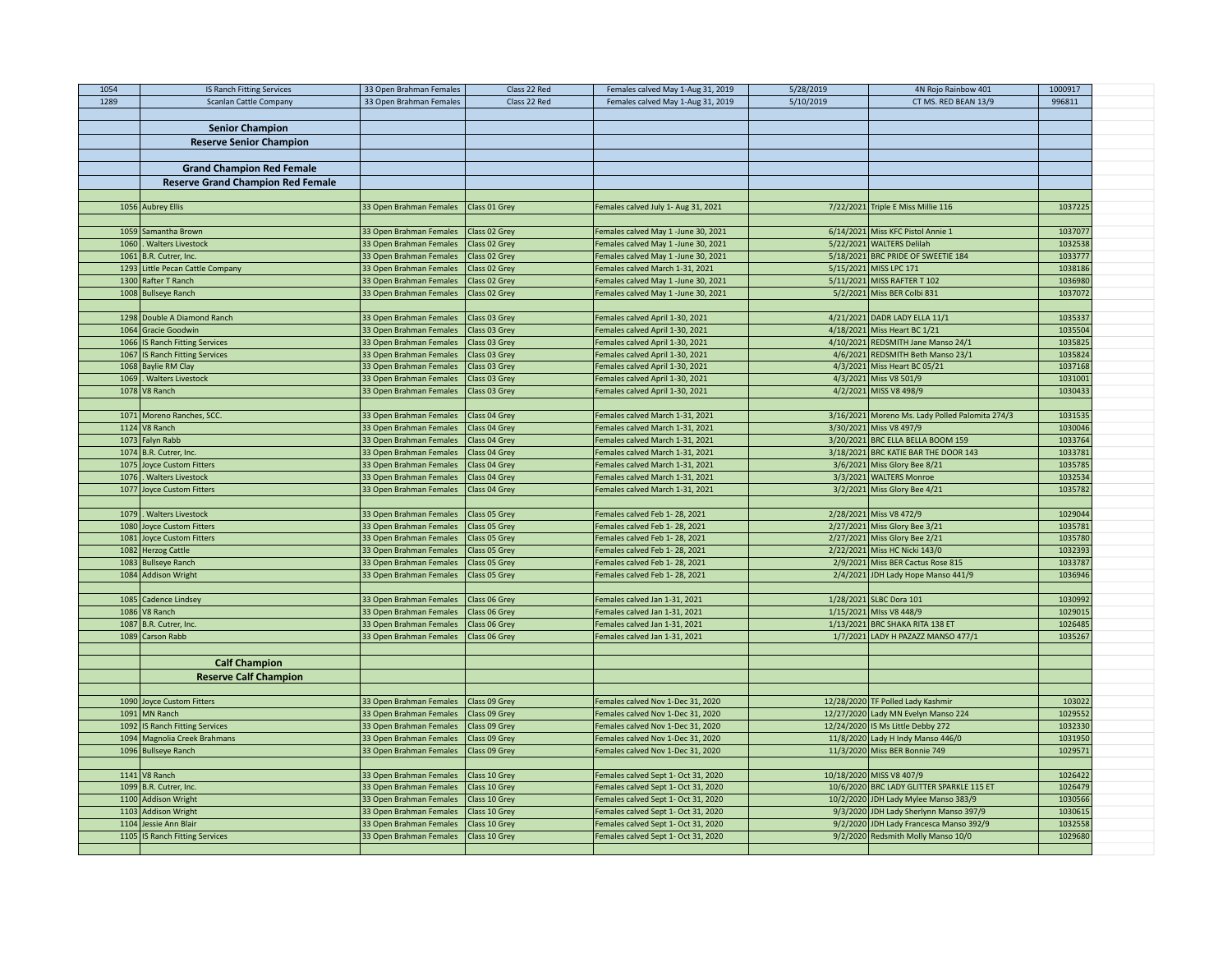|      | 1106 Falyn Rabb                           | 33 Open Brahman Females   Class 11 Grey |               | Females calved July 1-Aug 31, 2020    |           | 7/5/2020 MISS WL HOPE                   | 1020535    |  |
|------|-------------------------------------------|-----------------------------------------|---------------|---------------------------------------|-----------|-----------------------------------------|------------|--|
|      | 1107 RICH CATTLE CO.                      | 33 Open Brahman Females                 | Class 11 Grey | Females calved July 1-Aug 31, 2020    |           | 7/2/2020 JR LADY GUCCI MANSO 107/0      | 1024463    |  |
|      | 1108 Moreno Ranches, SCC.                 | 33 Open Brahman Females   Class 11 Grey |               | Females calved July 1-Aug 31, 2020    |           | 7/2/2020 Moreno Ms. Lady Vica Mia 958/2 | 1024368    |  |
|      |                                           |                                         |               |                                       |           |                                         |            |  |
|      | 1109 Morris Black Gold brahmans           | 33 Open Brahman Females   Class 12 Grey |               | Females calved May 1- June 30, 2020   |           | 6/17/2020 MISS BLACK GOLD SPECKLES      | 1024710    |  |
|      | 1110 Morris Black Gold brahmans           | 33 Open Brahman Females                 | Class 12 Grey | Females calved May 1- June 30, 2020   |           | 6/15/2020 MISS BLACK GOLD IMPRESS       | 1023844    |  |
|      | 1111 Samantha Brown                       | 33 Open Brahman Females                 | Class 12 Grey | Females calved May 1- June 30, 2020   |           | 6/5/2020 Miss BER Gypsy 734             | 1019169    |  |
|      | 1112 CAMP MCCALL                          | 33 Open Brahman Females                 | Class 12 Grey | Females calved May 1- June 30, 2020   |           | 5/12/2020 Miss V8 326/9                 | 1019454    |  |
|      | 1113 Mayci Humphrey                       | 33 Open Brahman Females                 | Class 12 Grey | Females calved May 1- June 30, 2020   |           | 5/12/2020 MISS V8 327/9                 | 1015156    |  |
|      | 1114 Cadence Lindsey                      | 33 Open Brahman Females                 | Class 12 Grey | Females calved May 1- June 30, 2020   |           | 5/12/2020 SBCC Lola 10/0                | 1019485    |  |
|      | 1153 V8 Ranch                             | 33 Open Brahman Females                 | Class 12 Grey | Females calved May 1- June 30, 2020   |           | 5/10/2020 MISS V8 324-9                 | 1015155    |  |
|      | 1115 Morris Black Gold brahmans           | 33 Open Brahman Females                 | Class 12 Grey | Females calved May 1- June 30, 2020   |           | 5/3/2020 MISS BLACK GOLD SNOWFLAKE      | 1023263    |  |
|      |                                           |                                         |               |                                       |           |                                         |            |  |
|      | <b>Intermediate Champion</b>              |                                         |               |                                       |           |                                         |            |  |
|      | <b>Reserve Intermediate Champion</b>      |                                         |               |                                       |           |                                         |            |  |
|      |                                           |                                         |               |                                       |           |                                         |            |  |
|      | 1116 Razorback Farm LLC                   | 33 Open Brahman Females                 | Class 15 Grey | Females calved April 1-April 30, 2020 |           | 4/22/2020 Miss V8 316/9                 | 1011526    |  |
|      | $1144$ V8 Ranch                           | 33 Open Brahman Females                 | Class 15 Grey | Females calved April 1-April 30, 2020 |           | 4/17/2020 MISS V8 314/9                 | 1011525    |  |
|      | 1117 Bullseye Ranch                       | 33 Open Brahman Females                 | Class 15 Grey | Females calved April 1-April 30, 2020 |           | 4/10/2020 Miss BER Rosanna 709          | 1014872    |  |
|      |                                           |                                         |               |                                       |           |                                         |            |  |
|      | 1118 B.R. Cutrer, Inc.                    | 33 Open Brahman Females                 | Class 16 Grey | Females calved March 1-March 30, 2020 |           | 3/12/2020 BRC COME ON EILEEN 75         | 1015732    |  |
|      | 1101 V8 Ranch                             | 33 Open Brahman Females                 | Class 16 Grey | Females calved March 1-March 30, 2020 |           | 3/5/2020 Miss V8 291/9                  | 1011475    |  |
|      |                                           |                                         |               |                                       |           |                                         |            |  |
|      | 1120 J and L Cattle Services              | 33 Open Brahman Females   Class 17 Grey |               | Females calved Jan 1- Feb 28, 2020    |           | 2/14/2020 SRS MISS STELLA 562/0         | 1015657    |  |
|      | 1122 Razorback Farm LLC                   | 33 Open Brahman Females                 | Class 17 Grey | Females calved Jan 1- Feb 28, 2020    |           | 1/20/2020 Miss V8 282/9                 | 1011465    |  |
|      | 1295 V8 Ranch                             | 33 Open Brahman Females                 | Class 17 Grey | Females calved Jan 1- Feb 28, 2020    |           | 1/18/2020 MISS V8 279/9                 | 1018042    |  |
|      | 1128 V8 Ranch                             | 33 Open Brahman Females                 | Class 17 Grey | Females calved Jan 1- Feb 28, 2020    |           | 1/16/2020 Miss V8 277/9                 | 1011362    |  |
|      | 1126 Kase Baca                            | 33 Open Brahman Females                 | Class 17 Grey | Females calved Jan 1- Feb 28, 2020    |           | 1/14/2020 BRC Lady Sugar 62             | 1011833 ET |  |
|      | 1127 Baylie RM Clay                       | 33 Open Brahman Females                 | Class 17 Grey | Females calved Jan 1- Feb 28, 2020    |           | 1/2/2020 Miss Heart BC 2/20             | 1013382    |  |
|      |                                           |                                         |               |                                       |           |                                         |            |  |
|      | <b>Junior Champion</b>                    |                                         |               |                                       |           |                                         |            |  |
|      |                                           |                                         |               |                                       |           |                                         |            |  |
|      | <b>Reserve Junior Champion</b>            |                                         |               |                                       |           |                                         |            |  |
|      |                                           |                                         |               |                                       |           |                                         |            |  |
|      | 1131 Paradise Islands INC                 | 33 Open Brahman Females   Class 21 Grey |               | Females calved Sept 1-Oct 31, 2019    |           | 10/7/2019 Paradise Islands Miss Hannah  | 1011668    |  |
|      | 1132 Addison Wright                       | 33 Open Brahman Females                 | Class 21 Grey | Females calved Sept 1-Oct 31, 2019    |           | 9/23/2019 JDH Lady Chelsea Manso 333/9  | 1012372    |  |
|      | 1133 Razorback Farm LLC                   | 33 Open Brahman Females                 | Class 21 Grey | Females calved Sept 1-Oct 31, 2019    |           | 9/17/2019 Miss V8 208/9                 | 1009789    |  |
|      | 1134 Addison Wright                       | 33 Open Brahman Females                 | Class 21 Grey | Females calved Sept 1-Oct 31, 2019    |           | 9/1/2019 JDH Lady Camila Manso 330/9    | 1012370    |  |
|      |                                           |                                         |               |                                       |           |                                         |            |  |
|      | 1057 RICH CATTLE CO.                      | 33 Open Brahman Females                 | Class 01 Grey | Females calved July 1- Aug 31, 2021   |           | 7/7/2019 JR BESSIE LOU MANSO            | 1004824    |  |
|      | 1136 V8 Ranch                             | 33 Open Brahman Females                 | Class 22 Grey | Females calved May 1-Aug 31, 2019     |           | 5/6/2019 Miss V8 146/9                  | 1001916    |  |
|      |                                           |                                         |               |                                       |           |                                         |            |  |
|      | 1097 V8 Ranch                             | 33 Open Brahman Females   Class 23 Grey |               | Females calved Jan 1-April 30, 2019   |           | 1/18/2019 MISS V8 39/9                  | 998299     |  |
|      |                                           |                                         |               |                                       |           |                                         |            |  |
|      | <b>Senior Champion</b>                    |                                         |               |                                       |           |                                         |            |  |
|      |                                           |                                         |               |                                       |           |                                         |            |  |
|      | <b>Reserve Senior Champion</b>            |                                         |               |                                       |           |                                         |            |  |
|      |                                           |                                         |               |                                       |           |                                         |            |  |
|      | <b>Grand Champion Grey Female</b>         |                                         |               |                                       |           |                                         |            |  |
|      | <b>Reserve Grand Champion Grey Female</b> |                                         |               |                                       |           |                                         |            |  |
|      |                                           |                                         |               |                                       |           |                                         |            |  |
|      |                                           |                                         |               |                                       |           |                                         |            |  |
| 1139 | Carriere Cattle Co                        | 35 Open Brahman Bulls                   | 28 Red        | Calved July 1-Aug 31, 2021            | 7/26/2021 | CCC MR BEAU 155/1                       | 1037656    |  |
| 1140 | <b>Walters Livestock</b>                  | 35 Open Brahman Bulls                   | 28 Red        | Calved July 1-Aug 31, 2021            | 7/11/2021 | <b>WALTERS Miles Rojo</b>               | 1038394    |  |
|      |                                           |                                         |               |                                       |           |                                         |            |  |
| 1304 | Natalie & Zach Tappan                     | 35 Open Brahman Bulls                   | 29 Red        | Calved May 1-June 30, 2021            | 5/8/2021  | RX POLLED AGGIE ESPECIAL 102/1 (P)      | 1033428    |  |
|      |                                           |                                         |               |                                       |           |                                         |            |  |
| 1150 | <b>Herzog Cattle</b>                      | 35 Open Brahman Bulls                   | 31 Red        | Calved Mar 1-March 31, 2021           | 3/4/2021  | MR HC MAXWELL 148/1                     | 1035385    |  |
|      |                                           |                                         |               |                                       |           |                                         |            |  |
| 1302 | East Texas Ranch                          | 35 Open Brahman Bulls                   | 32 Red        | Calved Jan 1- Feb 28, 2021            | 2/12/2021 | MR. RED E-TEX 165/1                     | 1032261    |  |
| 1157 | <b>Joyce Custom Fitters</b>               | 35 Open Brahman Bulls                   | 32 Red        | Calved Jan 1- Feb 28, 2021            | 1/6/2021  | <b>MR CE 21/1</b>                       | 1032863    |  |
|      |                                           |                                         |               |                                       |           |                                         |            |  |
|      | <b>Calf Champion</b>                      |                                         |               |                                       |           |                                         |            |  |
|      |                                           |                                         |               |                                       |           |                                         |            |  |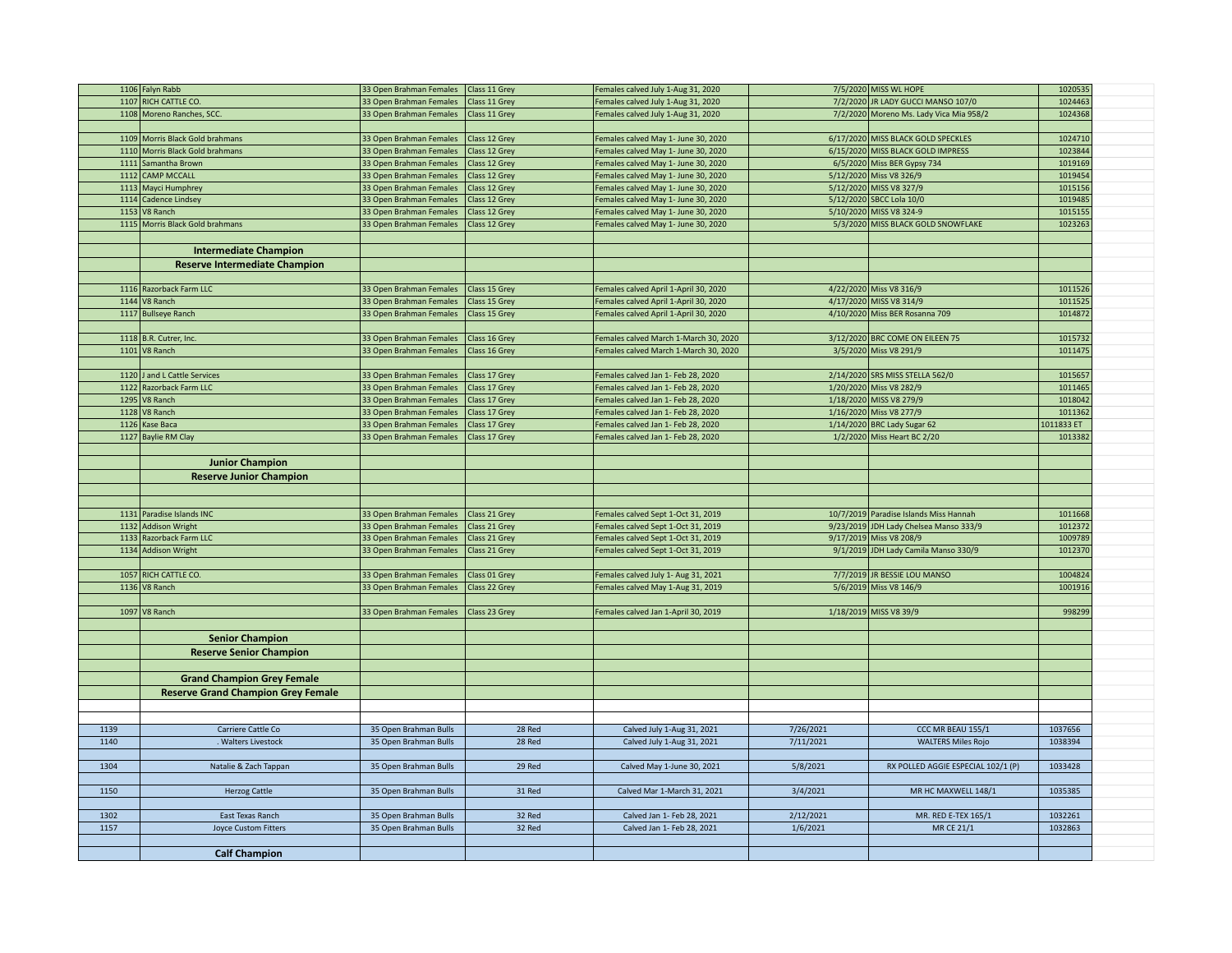|      | <b>Reserve Calf Champion</b>                  |                                                |                    |                                                          |            |                                                    |                    |  |
|------|-----------------------------------------------|------------------------------------------------|--------------------|----------------------------------------------------------|------------|----------------------------------------------------|--------------------|--|
|      |                                               |                                                |                    |                                                          |            |                                                    |                    |  |
| 1162 | Razorback Farm LLC                            | 35 Open Brahman Bulls                          | 35 Red             | Calved Nov 1-Dec 31, 2020                                | 11/24/2020 | RF Razor's Ultra 24/0                              | 1031215            |  |
|      |                                               |                                                |                    |                                                          |            |                                                    |                    |  |
| 1166 | . Walters Livestock                           | 35 Open Brahman Bulls                          | 36 Red             | Calved Sept 1- Oct 31, 2020                              | 10/21/2020 | <b>Mr RP 10</b>                                    | 1030110            |  |
| 1167 | <b>Herzog Cattle</b>                          | 35 Open Brahman Bulls                          | 36 Red             | Calved Sept 1- Oct 31, 2020                              | 9/21/2020  | <b>MR HC KOLE 136/0</b>                            | 1031998            |  |
| 1169 | Moreno Ranches, SCC.                          | 35 Open Brahman Bulls                          | 37 Red             | Calved July 1-Aug 31, 2020                               | 7/3/2020   | Moreno Mr. Remier 97/1                             | 1027703            |  |
| 1170 | Razorback Farm LLC                            | 35 Open Brahman Bulls                          | 37 Red             | Calved July 1-Aug 31, 2020                               | 7/3/2020   | RF Razor's Taz14/0                                 | 1026827            |  |
|      |                                               |                                                |                    |                                                          |            |                                                    |                    |  |
| 1303 | <b>Watts Ranch</b>                            | 35 Open Brahman Bulls                          | 38 Red             | Calved May 1-June 30, 2020                               | 5/30/2020  | DADR MR. ACHILLES 5/0                              | 1024281            |  |
| 1174 | Carriere Cattle Co                            | 35 Open Brahman Bulls                          | 38 Red             | Calved May 1-June 30, 2020                               | 5/15/2020  | <b>CCC MR RIP 151/0</b>                            | 1023283            |  |
|      |                                               |                                                |                    |                                                          |            |                                                    |                    |  |
|      | <b>Intermediate Champion</b>                  |                                                |                    |                                                          |            |                                                    |                    |  |
|      | Reserve Intermediate Champion                 |                                                |                    |                                                          |            |                                                    |                    |  |
|      |                                               |                                                |                    |                                                          |            |                                                    |                    |  |
| 1177 | Swaner Brahmans                               | 35 Open Brahman Bulls                          | 41 Red             | Calved April 1-April 30, 2020                            | 4/25/2020  | SRS Josey Wales 256                                | 1023587            |  |
| 1179 | Carriere Cattle Co                            | 35 Open Brahman Bulls                          | 41 Red             | Calved April 1-April 30, 2020                            | 4/16/2020  | CCC MR CLETUS 149/0                                | 1028925            |  |
|      |                                               |                                                |                    |                                                          |            |                                                    |                    |  |
| 1186 | Moreno Ranches, SCC.                          | 35 Open Brahman Bulls                          | 43 Red             | Calved Jan 1 - Feb 28, 2020                              | 2/6/2020   | Moreno Mr. Rigui 47/1                              | 1020878            |  |
|      |                                               |                                                |                    |                                                          |            |                                                    |                    |  |
|      | <b>Junior Champion</b>                        |                                                |                    |                                                          |            |                                                    |                    |  |
|      | <b>Reserve Junior Champion</b>                |                                                |                    |                                                          |            |                                                    |                    |  |
|      |                                               |                                                |                    |                                                          |            |                                                    |                    |  |
| 1192 | Moreno Ranches, SCC.                          | 35 Open Brahman Bulls                          | 47 Red             | Calved May 1-Aug 31, 2019                                | 7/29/2019  | MORENO MR. RICO 995                                | 1003367            |  |
| 1193 | <b>Kimberly Cotter</b>                        | 35 Open Brahman Bulls                          | 47 Red             | Calved May 1-Aug 31, 2019                                | 7/1/2019   | JR SIR CHARLES MANSO                               | 1013197            |  |
| 1194 | RICH CATTLE CO.                               | 35 Open Brahman Bulls                          | 47 Red             | Calved May 1-Aug 31, 2019                                | 5/1/2019   | JR CURIOUS GEORGE MANSO                            | 998540             |  |
|      |                                               |                                                |                    |                                                          |            |                                                    |                    |  |
|      |                                               |                                                |                    |                                                          |            |                                                    |                    |  |
|      | <b>Senior Champion</b>                        |                                                |                    |                                                          |            |                                                    |                    |  |
|      | <b>Reserve Senior Champion</b>                |                                                |                    |                                                          |            |                                                    |                    |  |
|      |                                               |                                                |                    |                                                          |            |                                                    |                    |  |
|      | <b>Grand Champion Red Bull</b>                |                                                |                    |                                                          |            |                                                    |                    |  |
|      | <b>Reserve Grand Champion Red Bull</b>        |                                                |                    |                                                          |            |                                                    |                    |  |
|      |                                               |                                                |                    |                                                          |            |                                                    |                    |  |
|      |                                               |                                                |                    |                                                          |            |                                                    |                    |  |
|      | 1143 Baylie RM Clay                           | 35 Open Brahman Bulls                          | 29 Grey            | Calved May 1-June 30, 2021                               |            | 5/4/2021 Mr. Heart BC 5/21                         | 1035505            |  |
|      |                                               |                                                |                    |                                                          |            |                                                    |                    |  |
|      |                                               |                                                |                    |                                                          |            |                                                    |                    |  |
|      | 1145  . Walters Livestock                     | 35 Open Brahman Bulls                          | 31 Grey            | Calved Mar 1- March 31, 2021                             |            | 3/18/2021 WALTERS Jerome                           | 1032536            |  |
|      | 1146 Bullseye Ranch                           | 35 Open Brahman Bulls                          | 32 Grey            | Calved Mar 1- March 31, 2021                             |            | 3/10/2021 Mr BER Bullet 820                        | 1035249            |  |
|      | 1147 Addison Wright                           | 35 Open Brahman Bulls                          | 33 Grey            | Calved Mar 1- March 31, 2021                             |            | 3/1/2021 DC Super Duty Manso                       | 1033262            |  |
|      |                                               |                                                |                    |                                                          |            |                                                    |                    |  |
|      | 1151 Bullseye Ranch                           | 35 Open Brahman Bulls                          | 32 Grey            | Calved Jan 1- Feb 28, 2021                               |            | 2/9/2021 Mr BER Thomas 813                         | 1033791            |  |
|      | 1152 IS Ranch Fitting Services                | 35 Open Brahman Bulls                          | 32 Grey            | Calved Jan 1- Feb 28, 2021                               |            | 2/2/2021 Redsmith Mr Cayuga Manso 13/1             | 1032364            |  |
|      | 1188 V8 Ranch<br>1154 J and L Cattle Services | 35 Open Brahman Bulls<br>35 Open Brahman Bulls | 32 Grey<br>32 Grey | Calved Jan 1- Feb 28, 2021<br>Calved Jan 1- Feb 28, 2021 |            | 1/10/2021 MR V8 23/9<br>1/4/2021 Mr Jo Jo Pearl 12 | 1034597<br>1032419 |  |
|      |                                               |                                                |                    |                                                          |            |                                                    |                    |  |
|      | <b>Calf Champion</b>                          |                                                |                    |                                                          |            |                                                    |                    |  |
|      |                                               |                                                |                    |                                                          |            |                                                    |                    |  |
|      | <b>Reserve Calf Champion</b>                  |                                                |                    |                                                          |            |                                                    |                    |  |
|      | 1305 RL & HV CATTLE                           | 35 Open Brahman Bulls                          | 35 Grey            | Calved Nov 1-Dec 31, 2020                                |            | 11/30/2020 WALTERS VINNIE 517                      | 1032540            |  |
|      | 1159 Bullseye Ranch                           | 35 Open Brahman Bulls                          | 35 Grey            | Calved Nov 1-Dec 31, 2020                                |            | 11/2/2020 Mr BER Diesel 764                        | 1029577            |  |
|      |                                               |                                                |                    |                                                          |            |                                                    |                    |  |
|      | 1163. Walters Livestock                       | 35 Open Brahman Bulls                          | 36 Grey            | Calved Sept 1- Oct 31, 2020                              |            | 10/11/2020 BRC Ghost Pepper 133                    | 1026892            |  |
|      | $1164$ V8 Ranch                               | 35 Open Brahman Bulls                          | 36 Grey            | Calved Sept 1- Oct 31, 2020                              |            | 9/20/2020 Mr. V8 979/8                             | 1032763            |  |
|      | 1165 B.R. Cutrer, Inc.                        | 35 Open Brahman Bulls                          | 36 Grey            | Calved Sept 1- Oct 31, 2020                              |            | 9/2/2020 BRC HEY DUDE 118                          | 1026881            |  |
|      |                                               |                                                |                    |                                                          |            |                                                    |                    |  |
|      | 1168 Carson Rabb                              | 35 Open Brahman Bulls                          | 37 Grey            | Calved July 1-Aug 31, 2020                               |            | 8/8/2020 Mr. Gary Stewart                          | 1023524            |  |
|      |                                               |                                                |                    |                                                          |            |                                                    |                    |  |
|      | 1173 Bullseye Ranch                           | 35 Open Brahman Bulls                          | 38 Grey            | Calved May 1-June 30, 2020                               |            | 5/5/2020 Mr BER James Monroe 723                   | 1018737            |  |